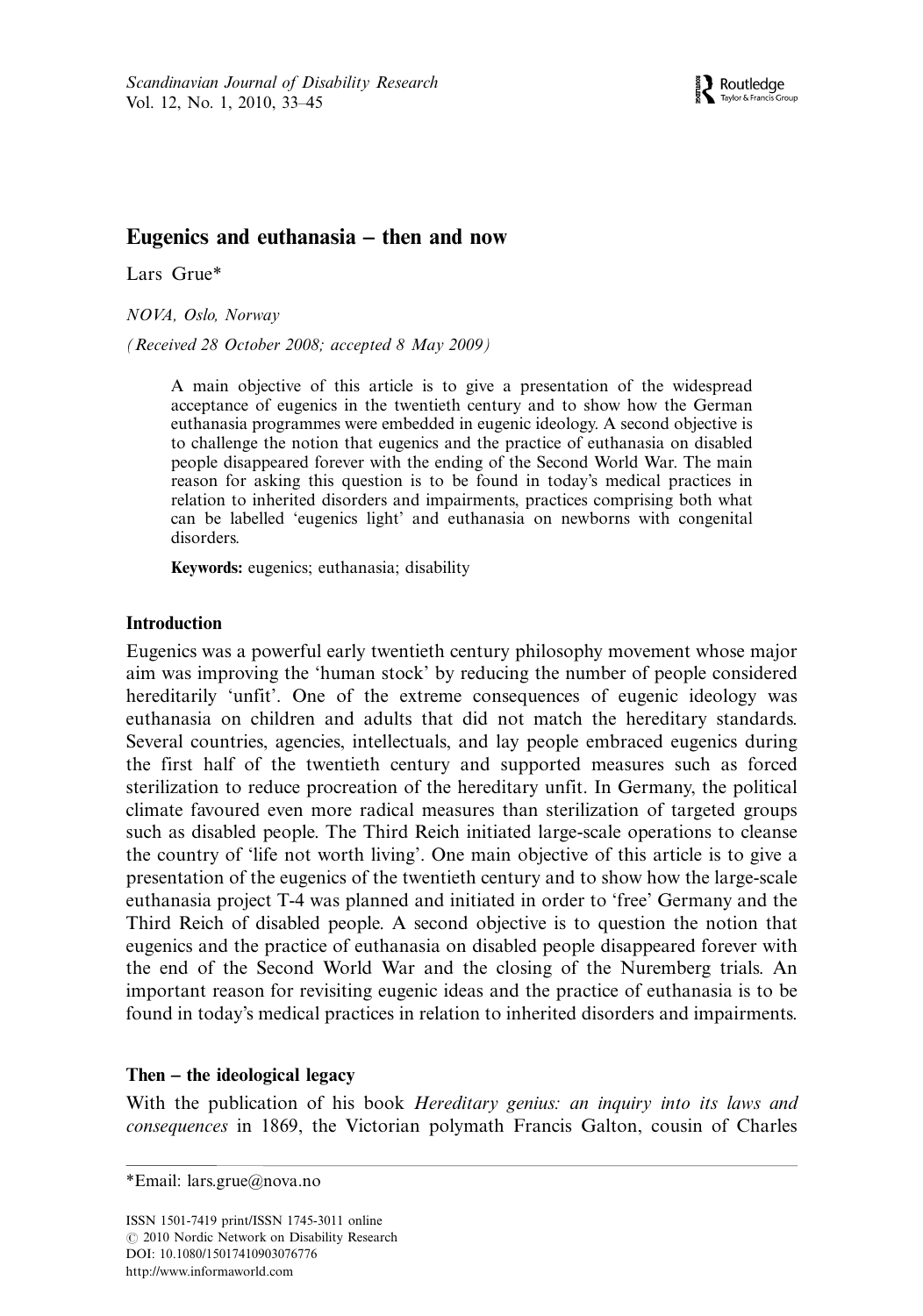### 34 L. Grue

Darwin, voiced a view on the value of human beings that had profound impact on our understanding of normality and the treatment of disabled people (see, for example, Grue and Heiberg 2006). One of Galton's thoughts was that humans differed in relation to character, disposition, energy, intellect, etc. At birth, humans received the 'talents' they would have throughout their lives – 'natural qualities' determined by inheritance and making up the civic or genetic worth of man. In 1883, 14 years after the publication of *Hereditary genius*, Galton coined the term eugenics, i.e., from the Greek for 'well bred'. The term implied the antonym dysgenics 'ill bred'. The eugenic movement initiated by Galton was based on the simple doctrine that mental characteristics such as intelligence and diligence pass across generations in the same way as physical traits such as blue eyes do. Galton considered philanthropy and public health measures as squandering money (see, for example, MacKenzie 1981; Brookes 2004).

Eugenic ideology had a substantial impact on social policies in the first half of the twentieth century. Eugenic societies were established in most Western countries. The idea of limiting the number of the 'genetically inferior' in a population through the use of positive or negative eugenic means became widely accepted in a number of countries and by influential people. Among other groups, intellectuals, writers and poets like H.G. Wells, V. Wolf, W.B. Yeats, T.S. Elliot and F. Nietzsche, were intrigued by the idea of reducing the number of the genetically inferior. In a chilling passage in a letter to his friend Blanche Jennings in 1908, D.H. Lawrence explains how he would dispose of society's outcasts:

If I had it my way, I would build a lethal chamber big as the Crystal Palace, with a military band playing softly, and a Cinematograph working brightly; then I'd go out in the back streets and main streets and bring them in, all the sick, the halt and the maimed; I would lead them gently, and they would smile me a weary thanks; and the band would softly bubble out the 'Hallelujah Chorus'. (Referred to in Carey 1992, 12)

In particular, the following sentence in the quotation should be noted: 'they would smile me a weary thanks'. Since Lawrence's formulation conveys the impression that 'the sick, the halt and the maimed' would have been thankful to him for relieving them of their misery, this is a sentence linking eugenics to euthanasia. As we soon shall see this was a view shared by doctors later to be responsible for the killing of disabled people during the German euthanasia programme (Schmidt 2007).

During the first decades of the twentieth century, eugenic ideas and practices were found in most Western societies. In the mid-1930s, all the Nordic nations and a number of other Western nations had passed sterilization laws and eugenic programmes as part of a social policy experiment (Broberg and Roll-Hansen 1996). Genetics in the early 1900s set many of the parameters of these biological engineering programmes, embedded in the ideology of (optimistic) modernism. On the whole, it is safe to say that eugenic ideas and policies were widely accepted in the 1920s and onwards. In 1937, the British eugenicist Raymond Cattell, one of the fathers of the 'London School' of psychology, quoting Galton's prophecy that '300 years from now half the population will be mentally defective', argued that if England was to be an A1 nation the 'whole machinery of our medical services' had to be used, not merely 'preventive medicine' in the narrow sense (Cattell 1937, 12). As we will soon see, Germany was a country that 'used the whole machinery'.

Eugenic ideals would often be spoken of in parallel with the tending of a garden or the pruning of a tree. Only the most valuable plants, or parts of plants, had to be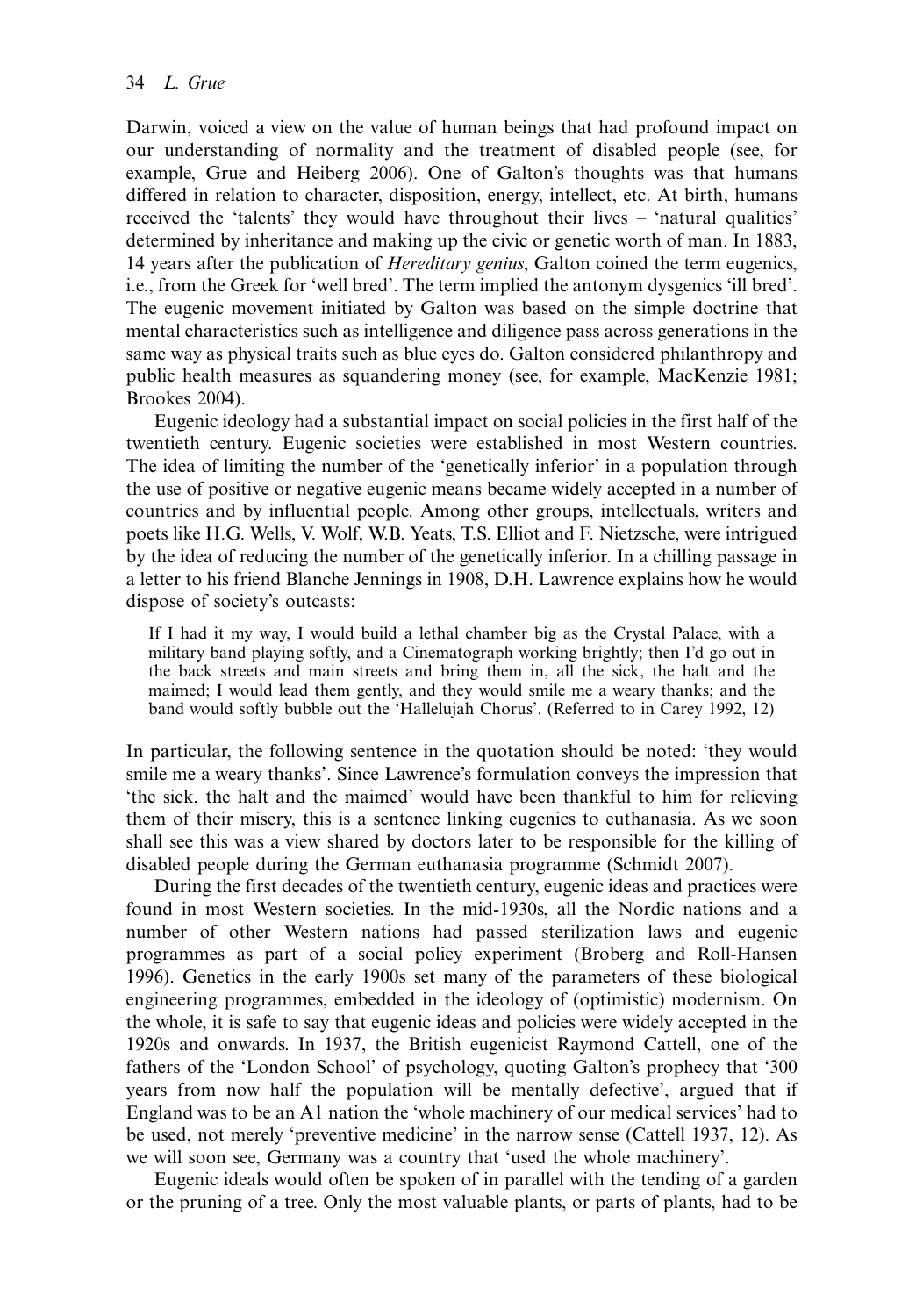taken care of and nurtured. In the 'perfect garden' there was no room for 'disabled' plants, and as a consequence they had to be removed. Analogously, the first period of eugenics meant sterilization; later it meant to be killed. As an example, the head doctor at the Kiev Pathological Laboratory, Dr. Gustave Schueppe, after the Second World War, compared the killing of disabled people with the pruning of a tree. Old or undesirable branches had to be removed in order to produce the highest yield (Donovan Nuremberg Trials Collection n.d.).

By 1920 the eugenics movement had a firm grip over the minds of many people in the Western world, but Germany was the country that most radically and violently implemented a eugenics policy and would therefore serve as the historical example of how the ideology of eugenics literally was lethal to disabled people. The historian H. Friedlander argues that one of the main reasons for Germany's radical policy in this field can be attributed to the political climate in the country during the first part of the twentieth century:

The political climate of the Weimar Republic, especially the ideology of the right-wing völkisch movement, provided a hospitable milieu where race hygiene could prosper. But most important, in January 1933 the National Socialist German Workers' Party (NSDAP) captured the German government. This assumption of power by the Nazis, the most radical völkisch movement, made the implementation of the race hygiene utopia possible. (Friedlander 1995, 16–17)

### Genes versus germs

Francis Galton's main issue was to improve the quality of 'the human stock'. He defined the term 'eugenics' thus: 'Eugenics is the study of the Agencies under social control that improve or impair the racial qualities of future generations either physically or mentally' (Galton 2005; MacKenzie 1981). According to this definition, the aim of eugenics is to identify agencies that either improve or impair the racial qualities of the population. The term 'under social control' implies the participation of the state. According to this understanding, the implementation of measures such as sterilization laws (negative eugenics) and policies targeted at increasing procreation among 'valuable citizens' (positive eugenics), can be seen as eugenics as long as these measures are initiated or supervised by the state or other bodies under social control. At first glance, the definition is reminiscent of the historical aims of public health, which will also prove to be the case even though the relationship between them is a neglected subject of study. Despite their differences, public health agencies and eugenics organizations often overlapped in goals, methods, programmes and personnel. According to Pernick (1997) the conflict between eugenics and public health was mainly due to different interests, methods and values. They were two competing medical specialities. How infectious diseases should be fought was one of the main areas where they differed. Public health officials argued for measures such as water filtration and vaccination in fighting diseases such as tuberculosis and diarrhoea. Eugenics accepted the fact that germs were necessary to cause these diseases, but they strongly argued that hereditary resistance was the best way for cure and prevention in the long run. They stressed that the resistance of individuals to diseases was inborn and hereditary. Eugenics could be expanded not just to include germ fighting but most of the issues of concern within public health. Even if eugenics aimed at improving heredity, the meaning of heredity reached far beyond the genetic understanding of the time. Calling a trait hereditary only meant that 'you got it from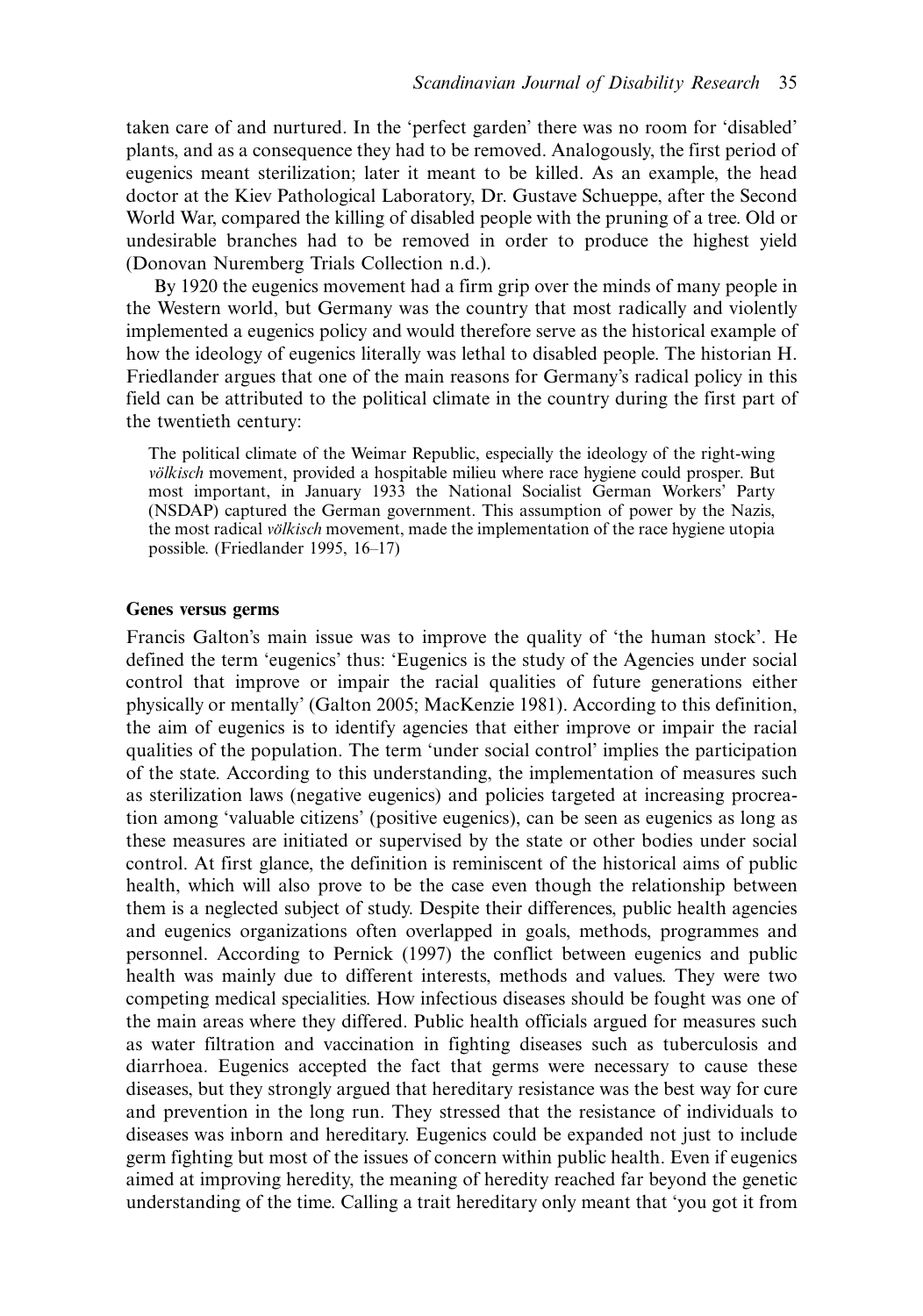your parents'. It did not matter whether it was transmitted by genes, germs, precepts, or probate. This expansive definition of heredity held the parents responsible. With this understanding of heredity, eugenics meant not just having good genes, but also being a good parent, raising good children – that is, contributing to the promotion of good health for the generations to come. This understanding of eugenics was virtually synonymous with public health (Pernick 1997). Eugenics and public health should be seen as in cooperation rather than in competition. Public health could continue to concentrate on preventing people from dying, even the 'unfit' so long as eugenics prevented them from passing on their defects to their children. Pernick (1997) points out that some supporters of public health even drew a parallel between eugenics, euthanasia and the practice of killing infectious animals in order to protect the public from diseases. Key figures within public health opposed euthanasia, but some public health specialists were often quoted in the press as favouring the death of impaired newborns.

Even for ranking of 'races', some voices within the public health movement joined the views advocated by supporters of eugenics. The views of J.G. Wilson, a public health doctor and chief medical officer in charge of examining immigrants at Ellis Island, New York, can serve as an example. Wilson voiced some scepticism about eugenics and doctors who, in his view, too readily embraced eugenics. In a rejoinder in the New York Times in 1912 he attacked the views on heredity of a colleague, Dr. Hutchinson, who favoured eugenics. However, his attacks were not primarily grounded in morality or politics, but in what Wilson considered the lack of practical application of the laws of heredity. That is, the overall aim of eugenics, namely to reduce procreation among the feeble-minded or the mentally ill. In an article entitled: 'A Study in Jewish Psychopathology', published in 1913, he states:

If the science of eugenics deserves any practical application at all, it should insist upon a careful study of the every-day violation of its cardinal principle by a whole race who persistently refuse to practice the very doctrine which is essential to the preservation of a sound and healthy mentality. I refer to the Jews... First the Jews are a highly inbred and psychopathically inclined race. Second the prevalence of mental affections among them is almost entirely due to heredity. (Wilson 1913, 265)

Pernick (1997) argues that it may be important to acknowledge the fact that some of what was done in the name of eugenics was also done in the name of infection control and public health, and that some public health figures supported euthanasia. As a general observation, we could argue that there was no clear-cut line between physicians supporting the eugenic ideology and physicians working within the field of public health  $-$  one important reason being that there were different strands of eugenics and that eugenics in one version or another was accepted by a substantial part of the population in a number of countries.

The widespread acceptance of eugenic ideas outside Germany was also the reason why German physicians on trial in Nuremberg could refer to American examples to show that the task of getting rid of 'inferior elements' was not a mission unique to Germany (Schmidt 2007). Some arguments in defence of their actions were arguments that probably could be echoed by some of the American prosecutors, themselves perhaps tainted by eugenic ideas. To a large extent they were right, since the United States arguably was one of the countries where eugenic ideas and eugenic practices were both widely accepted and widely implemented during the twentieth century (see Black 2003).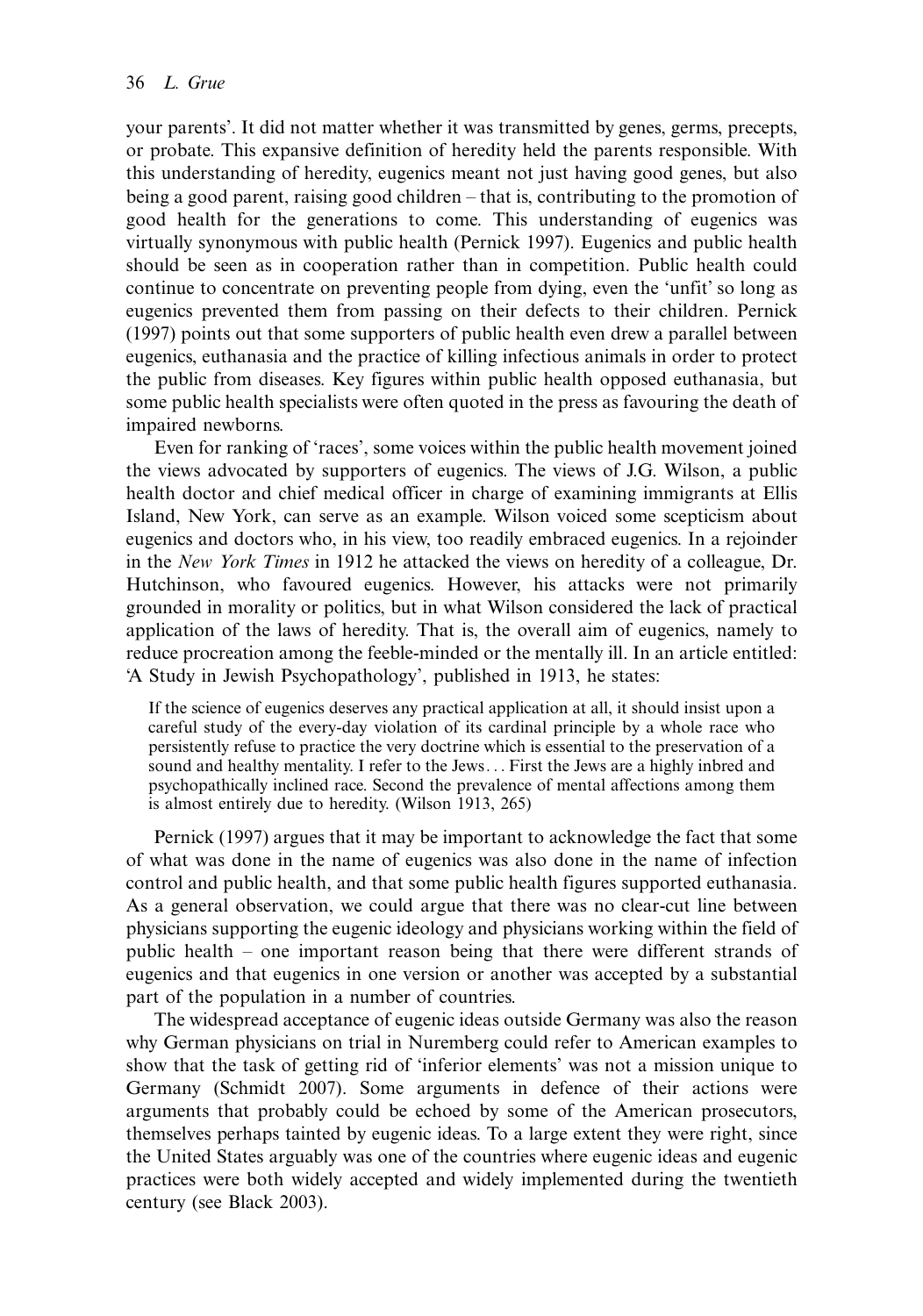### Euthanasia and the T-4 programme

The German euthanasia programme started in September 1939 at a time when about 375,000 individuals had already been forcefully sterilized, among them people with psychiatric disorders, epilepsy, Huntington's disease, blindness and alcoholism. The women were mostly sterilized by the use of injections into the uterus; this while they routinely underwent gynaecological examination. Men were often sterilized by the use of x-rays. One popular method was for the men to be made to stand in front of a desk with a powerful x-ray machine hidden on the other side of the desk. While filling out a form they would receive high doses of radiation resulting in sterilization and quite often burns (Friedlander 1995).

In Germany, the idea of removing 'inferior' people, by having them killed, can be traced to the psychiatrist Alfred Hoche (1936). During the Weimar Republic, he was one of Germany's leading voices advocating the killing of severely handicapped people. Hoche strongly believed in the legality and moral justification of euthanasia. So did Karl Brandt, a medical doctor later to become Hitler's personal physician and main leader of the German euthanasia programme. Prior to a meeting in Freiburg in 1926 between Hoche and Brandt, the latter had been acquainted with Hoche's views on euthanasia by reading the famous tract 'Permission for the destruction of life unworthy of life', that Hoche had written together with the lawyer Karl Binding. The book had been published in 1920. According to the historian Ulf Schmidt (2007), this tract was by far the most important contribution to the debate on euthanasia in Germany. Hoche and Binding argued that 'incurable idiots' and the 'mentally dead' placed a financial and emotional burden on relatives, the community and the state. No money should be spent on 'inferior elements', they argued. Hoche and later Brandt applied the concept of the social organism developed by the British sociologist Herbert Spencer to the mentally ill (Schmidt 2007). Spencer saw the state as an organic entity in which the mentally ill were parts of the 'body politic' that had become damaged and useless, i.e., to be removed.

According to Schmidt, the medical profession, by and large, was not very impressed by Hoche and Binding's book. A number of doctors favoured sterilization of 'the inferior', but the killing of patients was quite another matter. However, the debate that followed the publication of Hoche and Binding's book placed euthanasia on the medical agenda and in Hitler's mind, since he too had read it (Hitler 1966). Here it remained until Hitler decided to initiate the 'euthanasia' programme in September 1939, with Karl Brandt in charge of the programme together with Philipp Bouhler, head of Hitler's private Chancellery KdF (Kanzlei des Führers). Besides being Hitler's personal physician, Karl Brandt became one of the most influential people within the German health system during the Second World War. In particular, he played a central role in the German programme 'to dispose of the genetically inferior'.

Hoche's teaching on the process of dying provided an intellectual and moral basis for Brandt when he later implemented the euthanasia programme together with Bouhler. For Hoche, dying was not difficult, nor was it something one had to be afraid of since humans suffered pain and agony throughout life. He pointed out that unnatural processes of dying, for example drowning, hanging, or gas poisoning, were not 'unpleasant' (Hoche 1936). Schmidt (2007) argues that Brandt may well have remembered Hoche's writings on the process of dying when he decided which killing method to use during the euthanasia programme  $-$  poisonous gases.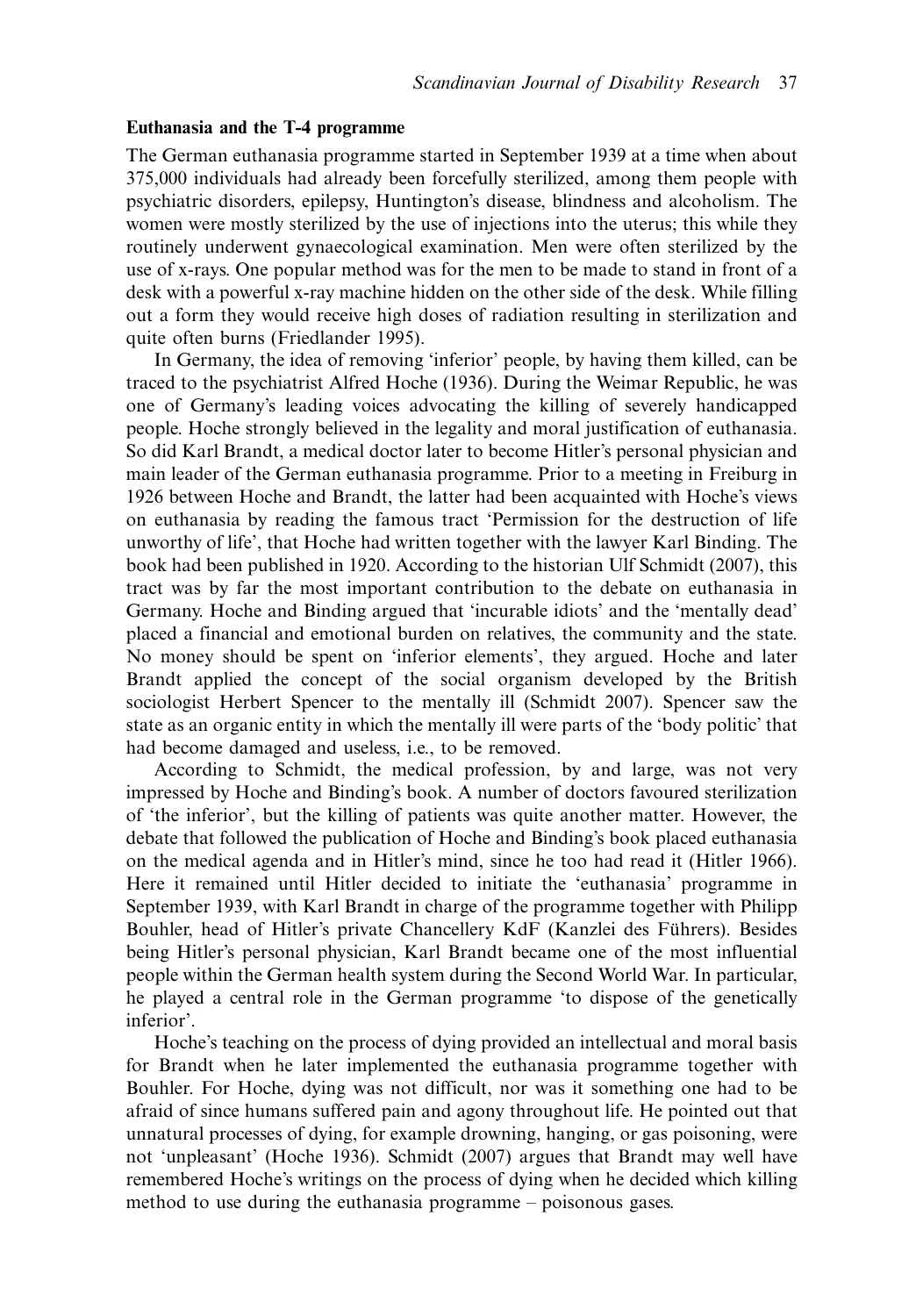According to Schmidt, the euthanasia programme was part of a eugenics project to get rid of 'the inferior'. It was also part of a wartime measure to save food and bedspace in military and civilian hospitals. In the Nuremberg trial, Brandt downplayed the eugenics part of the programme, stating that the introduction of the euthanasia programme had been dictated by purely human considerations. The main issue was not primarily to remove people from society, but to free patients from their suffering. He defended his actions during the trial, as did other medical doctors, claiming human considerations for the sick and disabled as their main motive for taking part in the killings. Different sources (e.g., Schmidt 2007; Friedlander 1995; Lifton 1986; Evans 2004; Foss 2006) hardly support such claims. Even if doctors taking part in the killings were convinced that their deeds were an act of humanity, the euthanasia programme was part of a eugenics project aimed at reducing the number of 'inferior people' in the Third Reich. The use of medical doctors in this endeavour may have been triggered by a conception of doctors as 'surgeons of the people' cutting off and removing the 'infected' and 'unhealthy' parts of the social organism – the disabled, homosexuals, alcoholics, Gypsies and Jews.

Karl Brandt and Philipp Bouhler were personally entrusted by Hitler to organize and implement the euthanasia programme. However, according to Schmidt (2007) the origins of the programme are complex and scholars are still arguing over how it actually started. But even though the origins of the programme are uncertain, we have a clear idea with whom it started, namely with the most defenceless members of Germany society, disabled children.

Testimonies given after the war agree that one severely impaired child served as the pretext for Hitler initiating the programme (Schmidt 2007; Evans 2004; Friedlander 1995). The child, a boy called 'Knauer', was severely impaired - blind, with one leg and part of an arm missing. Hitler and Brandt gave in to the fathers wish to end 'the miserable life' of Knauer. After being informed by Brandt about the boy, a small group of middle-ranking government officials discussing the issue of euthanasia at KdF started a more detailed planning operation and in September 1939 the euthanasia programme for children was launched. In late autumn or winter 1939, Hitler signed the only document linking him to the killings. The adult euthanasia programme was initiated some time after the killing of children had begun. The operation became known as T-4 after the street address of the main office for the operation, Tiergartenstrasse 4.

It is hard to tell exactly how many disabled children and adults were killed during the period September 1939 to May 1945. Estimates vary from 275,000 to 500,000 (Schmidt 2007; Evans 2004). The number of people included in the programme will also vary depending on the geographical areas included. For example, somewhere between 110,000 and 140,000 were killed by the Nazis at the Kiev Pathological Laboratory in the Soviet Union alone.

It is important to remember that even though a substantial number of disabled people were killed during the euthanasia period, several authors have pointed out that these organized killings were not accepted or welcomed by large groups of Germans. One of the main reasons was of course that a number of ordinary Germans had a disabled family member or knew of disabled persons who had suddenly disappeared, later reported to have died in an institution which, in reality, was one of the killing centres for disabled people. Hitler, Bouhler and Brandt, and other leaders of the T-4 programme, were aware of the population's negative sentiments in relation to the killings, and this was probably one of the main reasons for keeping the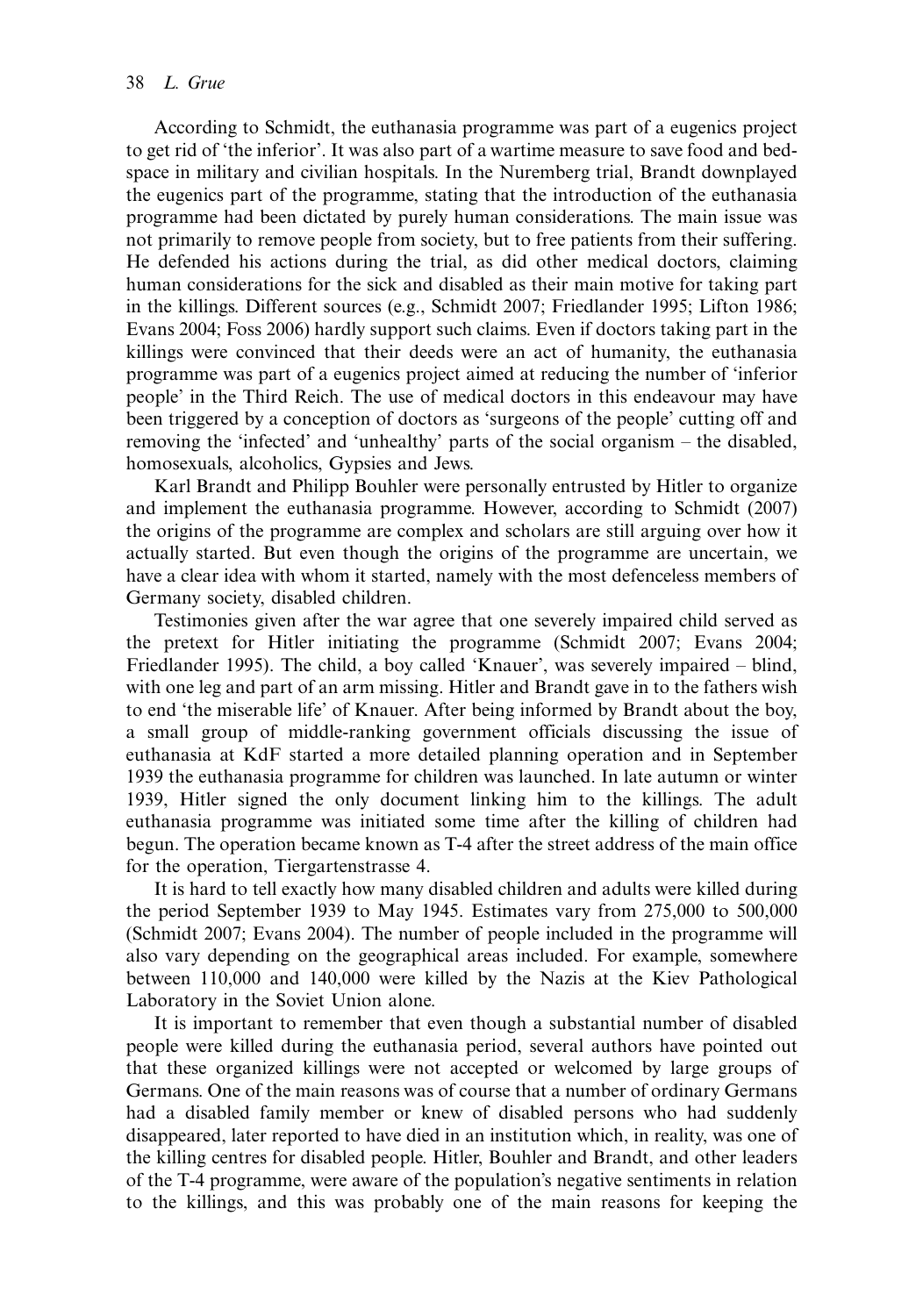operation as covert as possible. No laws legitimizing the killings were ever passed, and it was Hitler's private chancellery KdF, not one of the official chancelleries, that was responsible for initiating and coordinating the killings. The operation of the euthanasia programme was meant to be as covert as possible, but official propaganda was frank on the issue of euthanasia both before and after the programme had been implemented. An example of how propaganda was used is this excerpt from a textbook for students in 1935:

To keep a mental patient costs approximately 4 RMs a day, a cripple 5.50 RMs, a criminal 3.5 RMs. In many cases a civil servant only has about 4 RMs, a salaried employee scarcely 3.50 RMs, an unskilled worker not even 2 RMs a head for their families. (a) Illustrate these figures with the aid of pictures. According to conserve estimates, there are about 300,000 mentally ill, epileptics, etc. in (asylums in Germany). (b) How much do these people cost to keep in total at a rate of 4 RMs per (person)? (c) How many marriage loans at 1,000 RMs each could be granted (per annum) from this money? (Referred to in Evans 2004, 87–88)

The people involved in the euthanasia programme wanted it to be a covert operation but it is important to acknowledge the fact that it was a well-planned largescale operation aimed at reducing the number of 'inferior' people in the Third Reich. The programme was firmly embedded in the eugenics ideology of the time and hence in the modern vision of controlling nature. Being a political project, knowledge questioning the scientific bases of eugenics theory was overlooked or silenced. As an example, we know that at the time the euthanasia programme started, scientists had already discovered that one genotype corresponded with a number of variations in the phenotype (Johannsen 1911). Symptoms regarded as pathological might arise from interaction with surrounding conditions and therefore one genotype could not always be derived from the phenotype. Such findings stood in sharp contrast to the theoretical basis of eugenics. In 1917, the Danish geneticist Wilhelm Johannsen published a book dealing with questions of heredity, arguing that: 'The complexity of society makes it impossible that one single human type should be the best. We need all different types of humanity' (Broberg and Roll Hansen 1996, 25). Johannsen joined the Permanent International Commission on Eugenics in 1923 but he did not approve of 'the haphazard sterilization methods' applied in the United States. Just as many geneticists of his time, he was inclined to accept eugenic measures where the procreation of individuals with strongly flawed genotypes was prohibited. However, such measures had to be grounded in scientific evidence and not in outdated ideas of the relationship between genotypes and phenotypes (Broberg and Roll Hansen 1996).

#### Now

According to Pernick (1997) and Jacobsen (2007), parallels between the old eugenics and what we might broadly refer to as modern public health, genetics and biomedicine are stronger than we care to acknowledge. We may suffer from a cultural amnesia about what can be identified as contemporary ideas and practices that may be rooted in a eugenic view of life and the acceptance and value of human variance. Today, one could argue that combating disease supplies the perfect moral justification for pursuing a gentler 'eugenics quest' than in the first half of the twentieth century.

The eugenics of the twentieth century highlighted the clash of interests that comes about when a society over-rides the rights of individual members in the best interests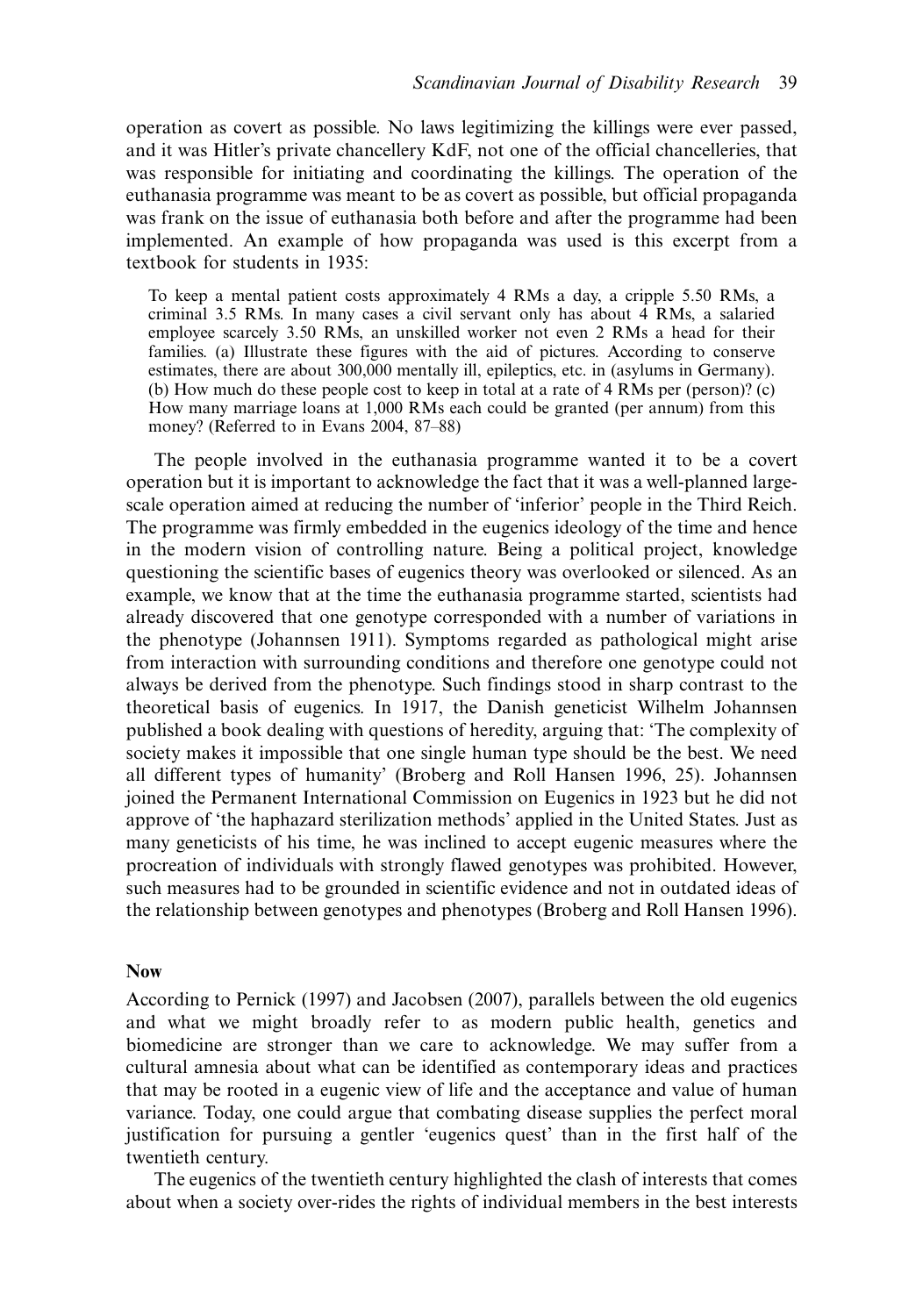of all (Badcock 2003). Leaving morality aside, even from the point of view of biology and genetics, modern insight has revealed that such collective interests are difficult to identify (see for example, Leroi 2003; Undlien 2005). Present-day attitudes clearly favour the right of the individual to make his or her choices within the field of reproduction. There is no climate for a policy enforcing people to make decisions they do not approve of. Nevertheless, in a more individualistic and seemingly voluntary manner, what could essentially be labelled eugenics continues to be practised. A few examples of such practices are addressed below.

Tay-Sachs disease (TSD) is a genetic disorder where one-in-thirty American Jews is a carrier. Tay-Sachs is an autosomal recessive monogenic genetic disease, which means that to get the disease a child has to inherit two affected genes, one from each parent. There is no cure or treatment, but a simple blood test can establish who is a carrier and thus establish the likelihood of having an affected child if persons with the gene marry. By 2002, about 38,000 carriers had been screened and an unknown but probably significant number of Tay-Sachs' fatalities avoided in a voluntary programme (Badcock 2003). Another genetic screening programme for Tay-Sachs disease and cystic fibrosis (CF) among Jewish high school students in Australia identified carriers of both diseases (Barlow-Stewart et al. 2003). The main justification for initiating the programme was to give people an accurate assessment of the future risk of having children with conditions such as TSD or CF and, furthermore, to give couples at risk the opportunity to explore their reproductive options, which could include prenatal testing, adoption, sperm or egg donation and pre-implantation genetic diagnoses. There are examples of Jewish communities where marriage between two carriers of affected genes is not allowed due to the risk of giving birth to a child with the disorder (Heiberg 2008).

In a number of countries screening programmes have been initiated to identify carriers of different genetic disorders. Some of these are single-gene disorders, but most are more complex and demand the participation of several genes and/or environmental stimuli. However, the major parts of known genetic disorders are transmitted by autosomal recessive inheritance. Most of these disorders are rare and rather than launching expensive screening programmes a vast number of genetic tests have been developed and marketed on a commercial basis. Today, more than 1,000 different gene tests are available and one of the major arguments for applying the tests is to 'allow families to avoid having children with devastating diseases or [to] identify people at high risk for conditions that may be preventable' (Human Genome Project n.d.). Genetic testing, either carrier testing or prenatal testing, and screening programmes are measures aimed at reducing the number of children born with genetic disorders. Hence, testing for different inherited genetic disorders is a helpful means for parents when making the decision about having a child and what kind of child. This parental freedom to choose echoes the principle of autonomy so highly valued in Western cultures. The importance and ethical legitimacy of this principle can in consequence promote a 'eugenics of the free market'.

## Euthanasia revisited

Today a soft version of what can be described as eugenic measures is practised in several countries. General public health measures aimed at reducing health risks for the foetus during pregnancy and different targeted measures to reduce the number of children born with specific disorders, i.e., Tay-Sachs disease, cystic fibrosis (CF) and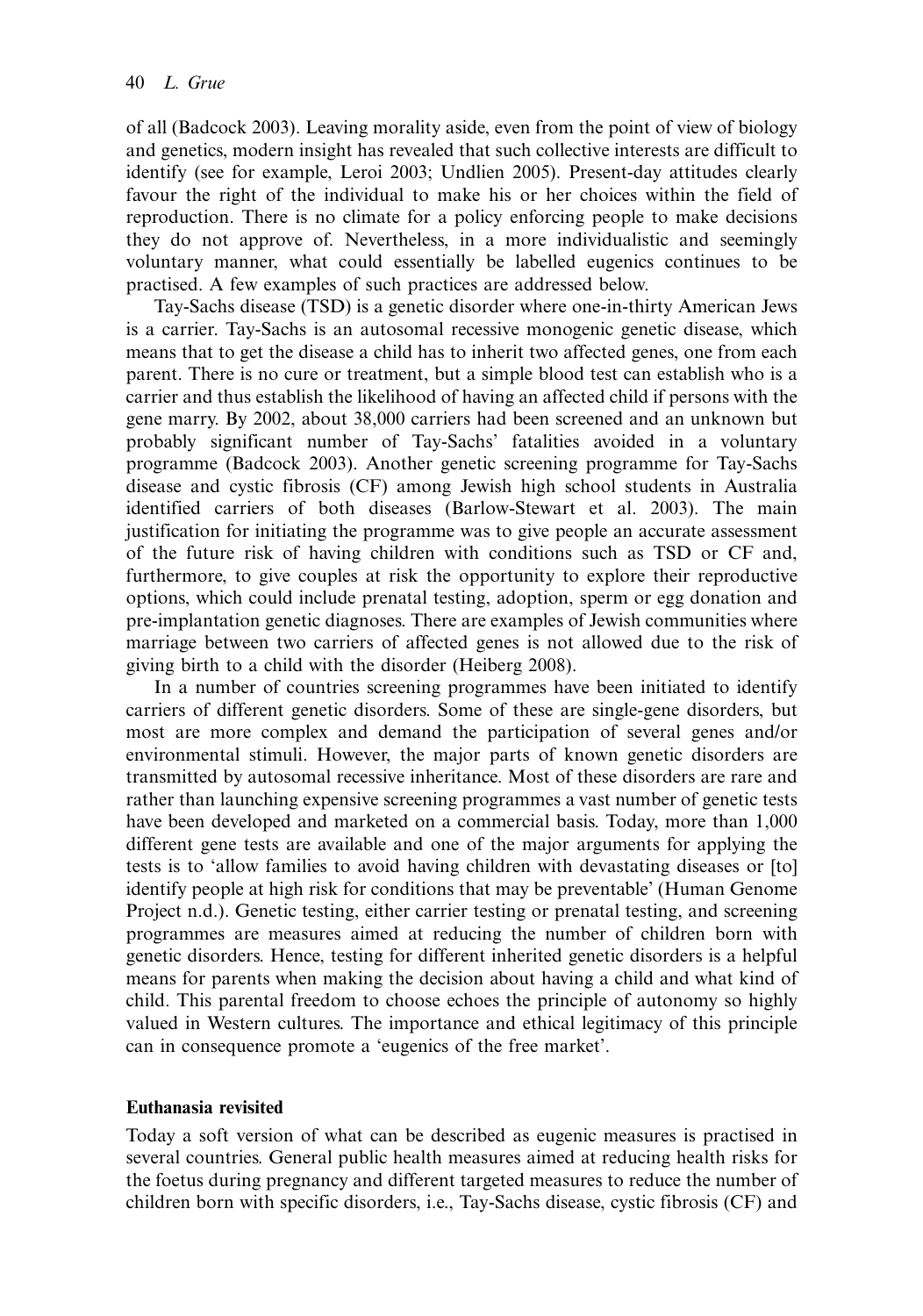Spina bifida are carried out. The main rationale behind such measures is clearly to reduce the number of children born with impairment. Most people would probably find this version of eugenics 'light' acceptable, even welcome. However, once such measures are accepted, the question of which health conditions are 'acceptable' and which are not readily arises. Without an ongoing debate and close monitoring of what measures are applied and the ethical legitimacy of these measures, we might find that even this soft version of eugenics could be the starting point of a slippery slope ending with euthanasia on disabled children.

The Netherlands is a country presently practising euthanasia on disabled children and this case of The Netherlands can consequently serve as a starting point for some concluding comments. Euthanasia for fully competent persons older than 16 years of age has been legally acceptable since 1985 (Verhagen and Sauer 2005, 2007) and is also implemented. Here we shall focus on liberate life-ending procedures for children below 16 years of age, mainly newborns and infants, persons that cannot express their own will. In The Netherlands, as in all other countries, ending someone's life, except in extreme conditions (like war and capital punishment) is considered to be murder. However, every year between 15 and 20 newborns are euthanized in The Netherlands without the doctors responsible being prosecuted (Verhagen and Sauer 2005). Other sources operate with the number of about 100 children per year (Griffiths, Weyers, and Adams 2008). The explanation for this situation may be found in the Groningen Protocol (Verhagen and Sauer 2005). Legal control over euthanasia in newborns is based on the doctor's own reports, even though this is followed by an assessment by criminal prosecutors. The protocol describes in detail the requirements that must be followed in the case of euthanization of a child and information supporting and clarifying the decision about euthanasia must be given. Up until now, no doctor following the protocol has been legally prosecuted for performing euthanasia on a child.

For euthanasia to be carried out, the protocol requires that 'The diagnosis and prognosis must be certain. Hopeless, unbearable suffering must be present. The diagnosis, prognosis and unbearable suffering must be confirmed by at least one independent doctor. Both parents must give informed consent. The procedure must be performed in accordance with the accepted medical standards' (Verhagen and Sauer 2005).

However detailed the protocol, the decision to euthanize a newborn will always be a question of the doctor's judgement. In a way it could be argued that the protocol represents a sort of 'governance/acceptance by detachment' in relation to the practice of euthanasia. No official body has approved of or sanctioned the killings. However, when no one is brought to trial for euthanizing children, the practice must somehow be in line with the ethical views of those in power to stop it or let it pass.

Newborns for whom euthanasia might be considered are those destined to survive and able to ventilate on their own, but who will have a very poor quality of life with no known prospect of improvement (Costeloe 2007). Examples of disorders that may trigger a decision to euthanize the child include malformations such as serious Spina bifida and pre-term children whose impairments become apparent after recovery from respiratory problems. In an evaluation of euthanasia of newborns in The Netherlands, 17 out of the 22 cases investigated were children with Spina bifida. Lindeman and Verkerk argue in favour of the protocol in the following way: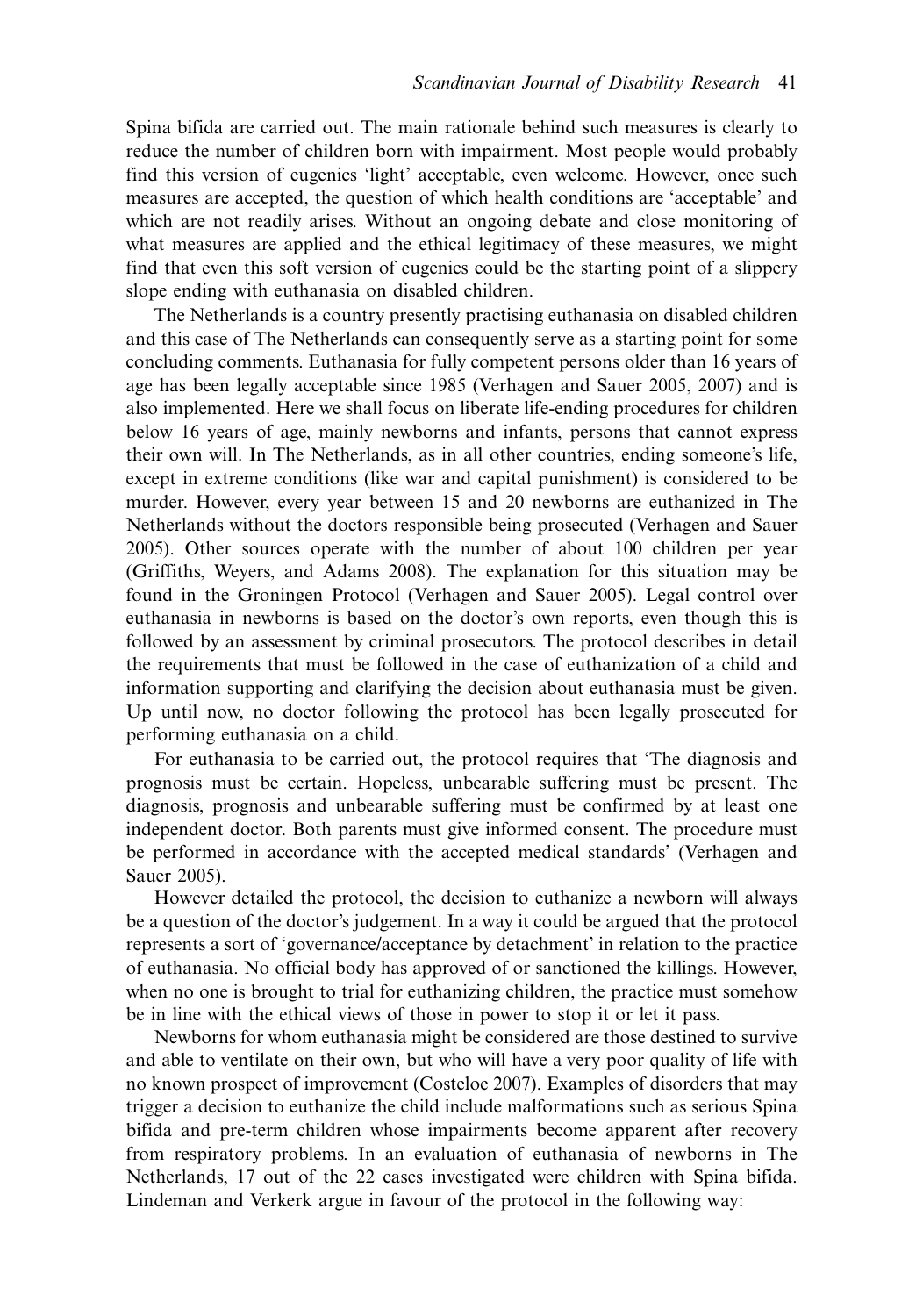#### 42 L. Grue

The whole point of the protocol is to help physicians end the lives of newborns who are so severely afflicted that neither their dying nor their living should be prolonged. That being the case, the pertinent distinction is not between babies who will die and those who could live, but between babies for whom life-ending decisions should be made and those for whom such decisions cannot be morally justified. In bringing within its compass babies who are in no danger of dying  $-$  and, indeed, with proper care could live to adulthood  $-$  the protocol is even more radical than its critics supposed. (2008, 4)

Later in the same article they stress that: 'To put it as plainly as possible, the protocol is not intended for disabled babies with even modest prospects for lives free of intense suffering' (2008, 4). According to Lindeman and Verkerk (2008, 8), parental attitudes and love for their children constitute a guarantee against ending a disables child's life:

Nevertheless, we believe that because parents typically love all their children, regardless of the children's medical needs, and because they are especially well placed to make judgments about the acceptability of a given quality of life for their babies.

As a comment on this 'belief' it is worth noting that not all parents love all children. The conditional nature of parental love (in relation to disabled children) has been convincingly described by Meira Weiss (1994) in her book Conditional love, parent's attitudes towards handicapped children. Lindeman and Verkerk use their belief in parental attitudes towards their disabled children as an argument against the potential misuse of the protocol, but in some cases, parental attitudes do not necessarily secure the rights of disabled children.

Today, The Netherlands and Belgium are the only two countries in the western world where euthanasia is legal. For a more comprehensive and detailed discussion of the legal status of euthanasia in European countries interested readers should consult Griffiths, Weyers and Adams (2008). In relation to children, The Netherlands has not passed any laws permitting euthanasia. Instead, the Groningen protocol has been introduced to secure the decisions and procedures in relation to this question. In Belgium, lawmakers have announced plans to propose an extension to the country's euthanasia law to allow the procedure for those under the age of 18. In the UK, the question of euthanasia on severely impaired newborns was raised in a report of the Nuffield Council of Bioethics in 2006. The conclusion of the report is that there is a clear and substantial difference between, on the one hand, withholding or withdrawing treatment of critically impaired newborns and, on the other, actively 'putting them to sleep'. The group responsible for the report is not in favour of the latter alternative. The group's view on euthanasia is supported by several paediatricians and neonatologists (see for example, Costeloe 2007). An editorial in the Journal of Medical Ethics (April and Parker 2007) indicates that there might be a difference of opinion in relation to this issue within the British medical milieu.

So far, it can be concluded that the issue of euthanasia is still with us and that there are indications of its gaining momentum as a morally acceptable measure dealing with seriously impaired children within the health care system. There are several reasons why this is a questionable development that should be carefully monitored, and, as a concluding part of this article, here are some of them.

### Slippery slope

According to Costeloe (2007), one reason for the rejection of euthanasia as a therapeutic option is that active killing of newborns may be seen as a 'slippery slope'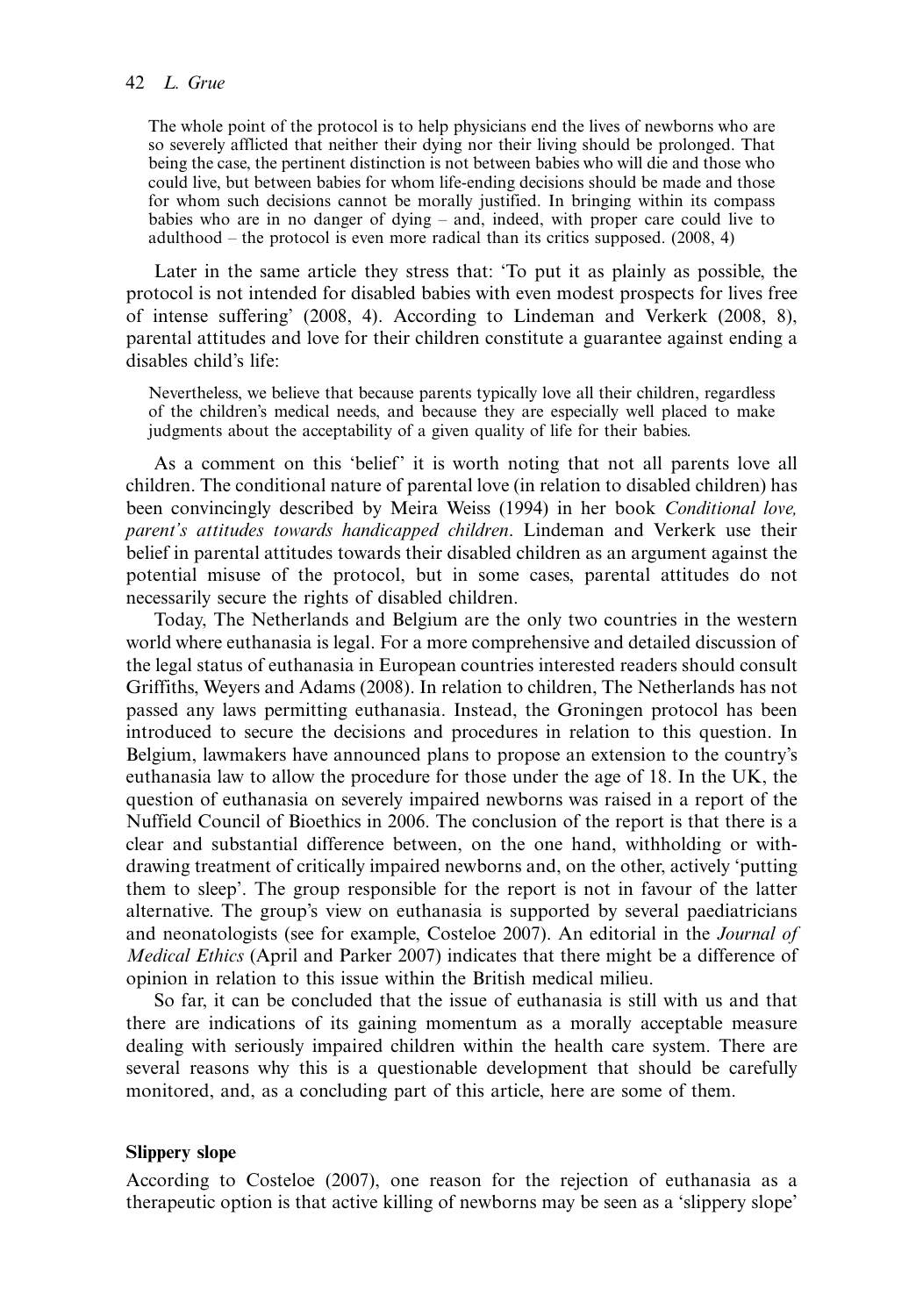towards its wider use. Besides, it is extremely difficult with certainty to tell how a pre-term child will develop. Further on, many congenital genetic disorders may vary and no one can with absolute certainty predict the future life of a child with, for example, severe Spina bifida. A person's quality of life in the future is an extremely problematic criterion for deciding for or against euthanasia. Quality of life (QoL) is not an objective or precise concept. If any conclusion can be drawn from the vast body of research within this field it must be that even if a person's health condition may be closely linked to that person's QoL, it is not possible to make any objective statements about how much and in what ways. Proponents of the Groningen protocol seem to equal QoL with health and medical suffering. However, any person's QoL is closely linked to a number of other factors, e.g., family situation, living conditions, health care, friendship, etc. Once doctors start passing judgements on the future QoL of impaired people (primarily based on the person's medical status and health problems), they transgress the boundaries of their role as professionals trained to treat the sick and impaired.

When euthanasia is a therapeutic option and one of the indicators determining use of that option is the future QoL of a newborn, the important question arises: Who is capable of making an objective judgement about the future QoL of an impaired child, and what is an 'acceptable' QoL? The answers to these questions are all readily open to misuse owing to doctors' personal evaluations. These again are formed both by personal experiences and ideas and by how impaired people are being taken care of and treated by current practices in society as a whole.

#### Medical improvements

History has demonstrated the inadequacy of medical knowledge and technologies of a present time to predict the outcome of a life for a child born with a congenital. In less than a generation, life expectancies, and probably QoL too, for children born with disorders such as cystic fibrosis or Duchene's muscular dystrophy have improved dramatically. How present disorders may be treated in the future nobody knows.

#### Parental trust

Parents entrust their disabled or sick newborns to intensive care services often for several weeks. The stay is often longer than it is for intensive paediatric or adult care (Costeloe 2007). Parents do this because they have to and they are confident that the child will be taken care of and that in the case of a threat to life everything possible will be done by doctors and nurses to save the child. Their trust is based on the notion that the main objective of doctors and nurses is to preserve life. The use of euthanasia on newborns may erode that trust, as it did for a number of German parents asked to send their impaired child to one of the  $T-4$  institutions  $-$  in order to receive better treatment.

### Closing remarks

There are several reasons for keeping a watchful eye on the revitalization of euthanasia on newborns could be brought to the fore. The systematic killing of disabled people that took place in Germany in the twentieth century was quite clearly embedded in eugenic ideology. The eugenics of that period is not comparable to the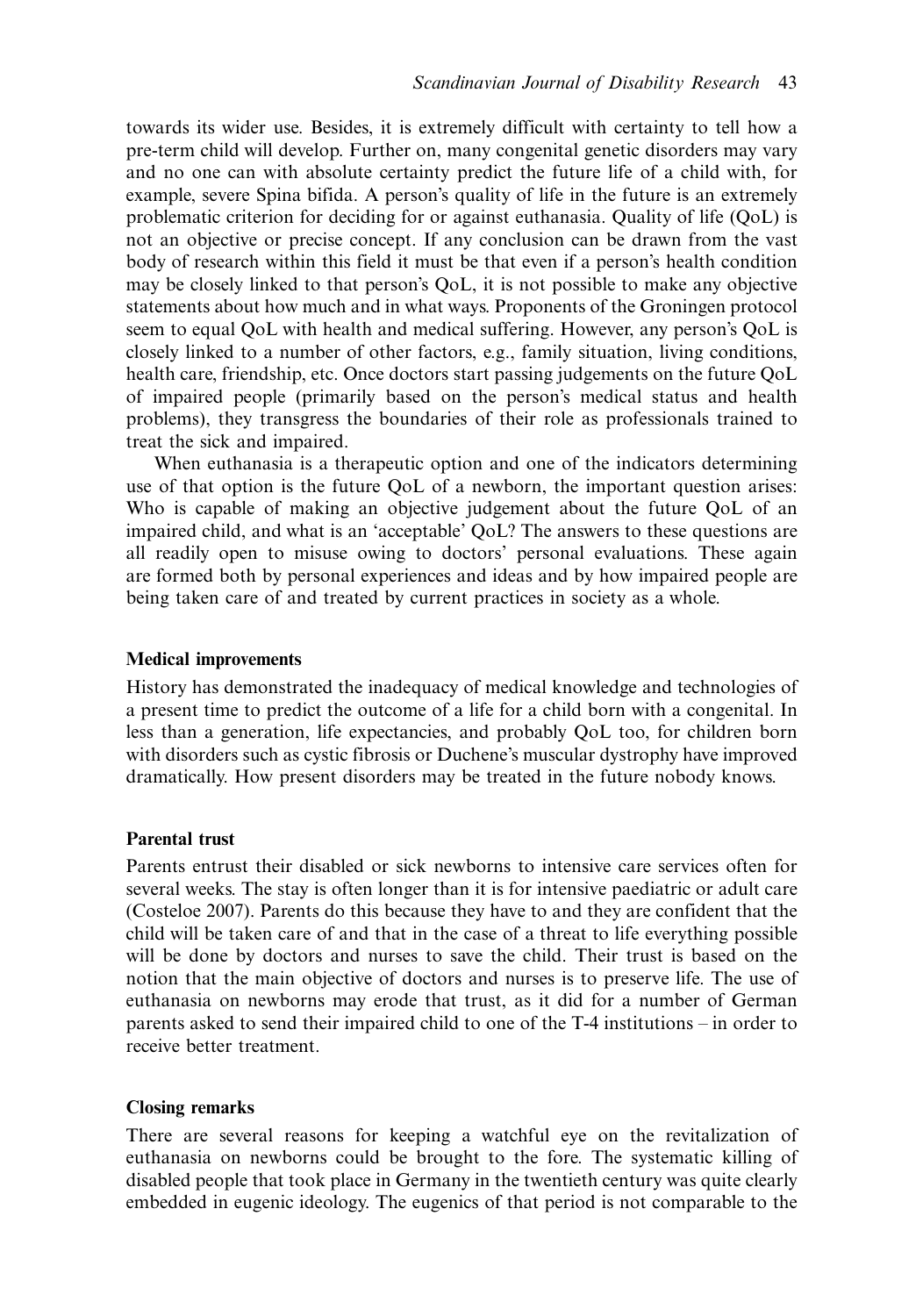'soft' version of eugenics of today, i.e., eugenics of the free market that we can identify with in our time. Still it may favour an ideological climate where a person's value as human is closely linked to that person's health status. Once we start passing judgements on the quality of disabled children's lives, we may find that eugenic ideas and euthanasia are still part of our cultural heritage and therapeutic repertoire.

We should remember Karl Brandt's post-war explanations for his taking part in the euthanasia programme  $-$  and also those of other doctors in the German health system. Faced with their past, they now argued that their main aim was to help severely impaired people out of their 'misery'. To cure diseases and to relieve pain were their reason for taking part in the programme.

There is a need to keep a watchful eye on ideas that may allow this kind of 'humanity' and 'empathy' to surface in our societies once again. Arthur Caplan (2007), one of the most influential academics in the fields of health and bioethics, argues that in order to manage this we have firstly to challenge the view held by many contemporary scientists, namely the denial of any connections between what Nazi doctors or scientists did and their own activities and conduct. In his own writing:

Guilt by association has also played a role in making some bioethicists shy away from closely examining what medicine and science did during the Nazi era. Many doctors and scientists who were contemporaries of those put on trial at Nüremberg denied any connection between their own work or professional identities and those on the dock. Contemporary doctors and scientists are, understandably, even quicker to deny any connection between what Nazi doctors did and their own activities and conduct. (Caplan 2007, 71)

Secondly, we have to challenge the view held by many bioethicists, namely that what happened in Germany in the first half of the twentieth century was the deeds of 'madmen' on the fringe of society. We have to remember that especially Germany was one of the most advanced, 'civilized' and sophisticated countries in Europe and what happened involved a vast number of highly trained and professional doctors and other scientists.

#### Acknowledgements

I wish to thank two anonymous referees and Professor Arvid Heiberg at the Department of Medical Genetics, Rikshospitalet – Oslo for their comments to an earlier version of this paper.

#### **References**

- April, J., and M. Parker. 2007. End of life decision-making in neonatal care. Journal of Medical Ethics 33: 126-7.
- Badcock, C. 2003. Eugenics. In Encyclopedia of community: from the village to the virtual world, Vol. 2., ed. K. Christensen and D. Levinson, 469–70. Great Barrington, MA. Berkshire Publishing Group.
- Barlow-Stewart, K., L. Burnett, A. Proos, V. Howell, F. Huq, R. Lazaeus, and A. Aizenberg. 2003. A genetic screening programme for Tay-Sachs disease and cystic fibroses for Australian Jewish high school students. Journal of Medical Genetics 40: 45–53.
- Black, E. 2003. War against the weak: Eugenics and America's campaign to create a master race. New York: Four Walls Eight Windows.
- Broberg, G., and N. Roll-Hansen, eds. 1996. Eugenics and the welfare state. Sterilization policy in Denmark, Sweden, Norway, and Finland. East Lansing: Michigan State University Press.
- Brookes, M. 2004. Extreme measures. The dark visions and bright ideas of Francis Galton. London: Bloomsbury.